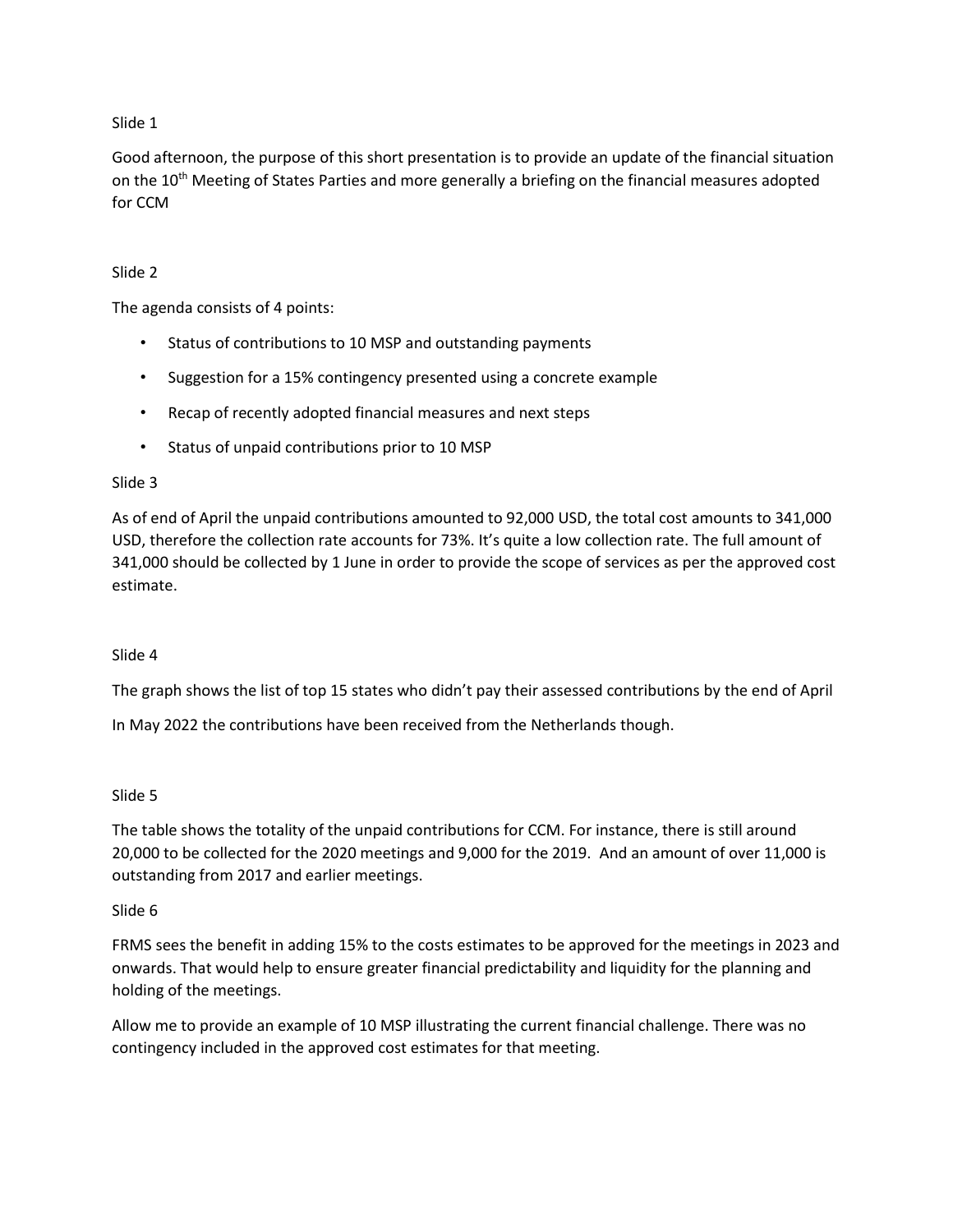- Cost estimate \$341,000 distributed among States Parties and States other than States Parties. \$92,102 still due. The conference starts 30 August 2022. By 1 June the funds should be collected to ensure the full provision of services.
- Should one of the States/Observers billed decide not to participate and not pre-pay its share (e.g., \$60,000 not paid), the maximum amount to be collected would be \$281,000.

The services of the meeting would be significantly reduced, by at least \$60,000, equivalent to 18% of the total cost estimate.

We also prepared a hypothetical scenario illustrating the same situation, but assuming the 15% had been included in the approved costs estimates.

- The cost estimate including 15% of contingency would be \$392,150, and the share of the same State would be \$69,000 (1.15\*60,000).
- The maximum amount that would be collected, excluding the non-participating State would be \$323,150.
- In this case, the scope of the meeting would be only slightly reduced vs the net cost estimate by \$17,850 i.e., 5% (\$341,000-\$323,150).

The inclusion of the 15% contingency allows for more flexibility. Within the funds collected the meeting cost can be covered more easily. Also, it there is a contingency fund and most of the assessments paid in full and on time, there will be a small buffer to be used for the unexpected costs such as hybrid meetings.

# Slide 7

We would also like to recall the most relevant financial measures endorsed by the Second Review Conference:

The conference decided:

*to request the United Nations to prepare a multi-year cost-estimate that covers a two-year period for the approval by the States Parties and to issue invoices based on these estimates at least 60 days before the start of the financial period or 60 days after the States Parties have adopted the budget for the next financial period, whichever is later*

*to examine the possibility of including a 15% contingency in the cost estimates of the Meetings of the States* 

*that States other than States Parties will be invoiced retrospectively for their participation in the Meeting of States Parties or the Review Conference.* 

Slide 8